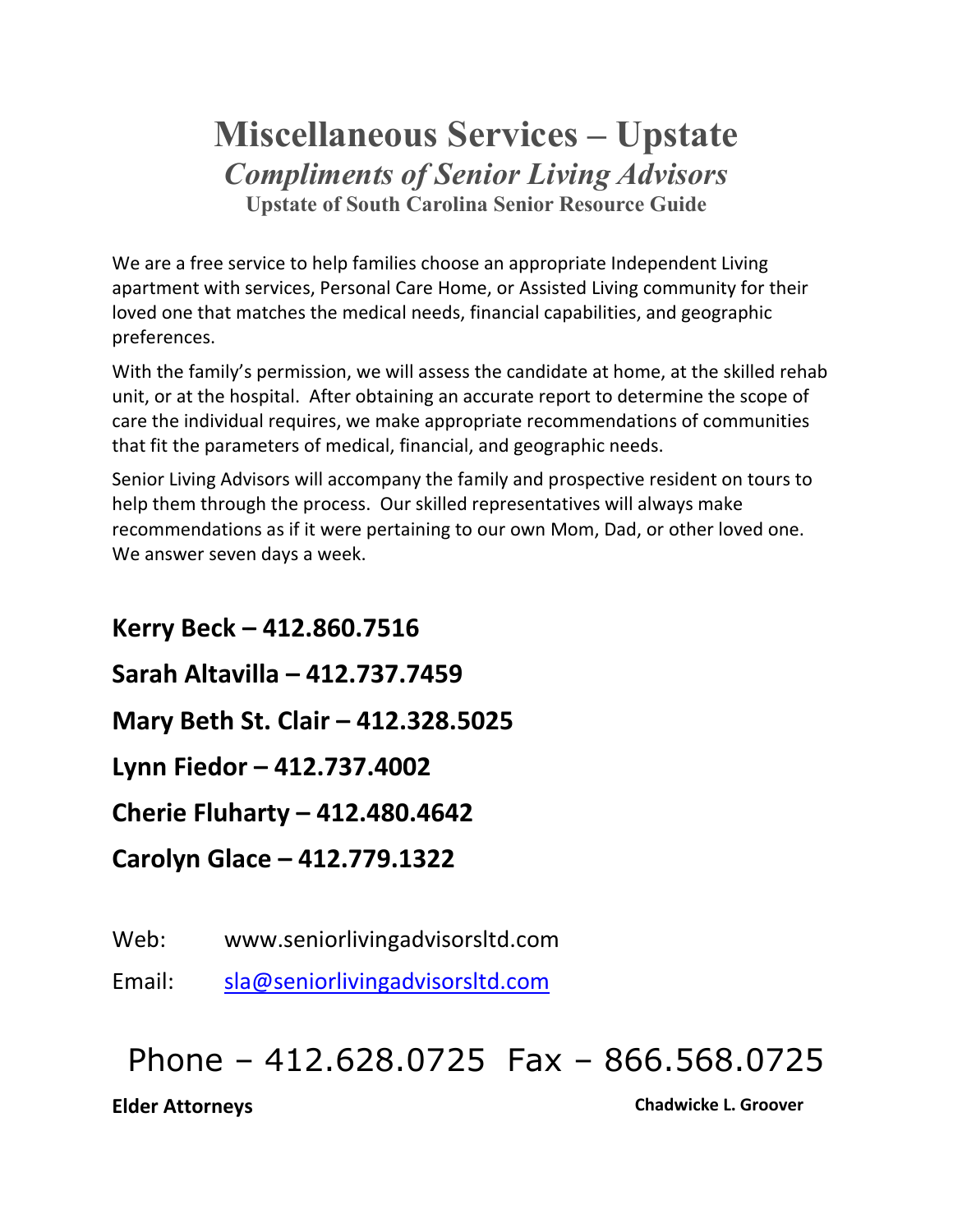133 Woodruff Place Circle Simpsonville, South Carolina 29681 [http://www.upstateelderl](http://www.upstateelderlaw.com/) [aw.com/](http://www.upstateelderlaw.com/) P: (864) 288-7631 F: (864) 234-6763

**Law Office of Sidney Wike, LLC**

311 Pettigru Street Greenville, SC 29601 402 North Main Street Anderson, SC 29621 [www.sidneywike.com/](http://www.sidneywike.com/) P: (864) 239-0007 F: (864) 239-0343

#### **SC Legal Services (Greenville)**

701 South Main Street Greenville, SC 29601 [www.sclegal.org](http://www.sclegal.org/) P: (800) 763-4825 P: (864) 679-3232 F: (864) 679-3260

#### **SC Legal Services (Greenwood)**

316 West Cambridge Avenue Greenwood, SC 29646 [www.sclegal.org](http://www.sclegal.org/) P: (800) 922-3114 P: (864) 679-3232 F: (864) 223-4879

**SC Legal Services (Spartanburg)** 148 East Main Street Spartanburg, SC 29306

#### [www.sclegal.org](http://www.sclegal.org/)

P: (800) 922-8176 P: (864) 582-0369 F: (864) 582-0302

#### **Financial Services**

**The Retirement Company** 407 Parker Ivey Drive Greenville, SC 29607 [www.theretirementcompa](http://www.theretirementcompany.com/) [ny.com](http://www.theretirementcompany.com/) P: (864) 244-0375 F: (864) 244-0377

#### **Rogers Financial Group**

7 Boyce Avenue, Greenville, SC 29601 P: (864) 250-1376 F: (864) 250-1377

#### **Rowan Insurance Agency**

P. 0 . Box 25163 Greenville, SC 29616 [www.piedmonthealthexch](http://www.piedmonthealthexchange.com/) [ange.com](http://www.piedmonthealthexchange.com/) P: (864) 675-9100 F: (864) 213-9409 [bruce.phe@gmail.com](mailto:bruce.phe@gmail.com)

#### **Smith Barney**

551 East Main Street Converse Corners Spartanburg, SC 29302 P: (800) 934-0340 F: (864) 591-0963

**Van Der Noord Financial Advisors, Inc.** 420 The Parkway-G2 Greer, SC 29650

#### [www.vandernoordfinancia](http://www.vandernoordfinancial.com/) [l.com](http://www.vandernoordfinancial.com/) P: (864) 801-1977 / (877) 476-1870

**Waddell & Reed Financial Advisors** 130 Milestone Way Suite C Greenville, SC 29615 [www.staciewallace.wradvi](http://www.staciewallace.wradvisors.com/) [sors.com](http://www.staciewallace.wradvisors.com/) P: (864) 208-9140

#### **Home Sales**

**Expert Real Estate Team** 3165 North Highway 14 Greer, SC 29651 [www.ExpertRealEstateTea](http://www.expertrealestateteam.com/) [m.com](http://www.expertrealestateteam.com/) (864) 640-8607

### **Blackstream/Christie's** 20 Overbrook Court

Suite 400 Greenville, SC 29607 [www.MovingUpstateSenio](http://www.movingupstateseniors.com/) [rs.com](http://www.movingupstateseniors.com/) (864) 404-5372 (864) 640-1959

#### **Estate Sales**

#### **Legacy Estate Sales**

[www.legacyestatesalesSC.](http://www.legacyestatesalessc.com/) [com](http://www.legacyestatesalessc.com/) (864) 321-3775 (864) 320-6485 **Home Organizer**

**Simply Organized In Greenville**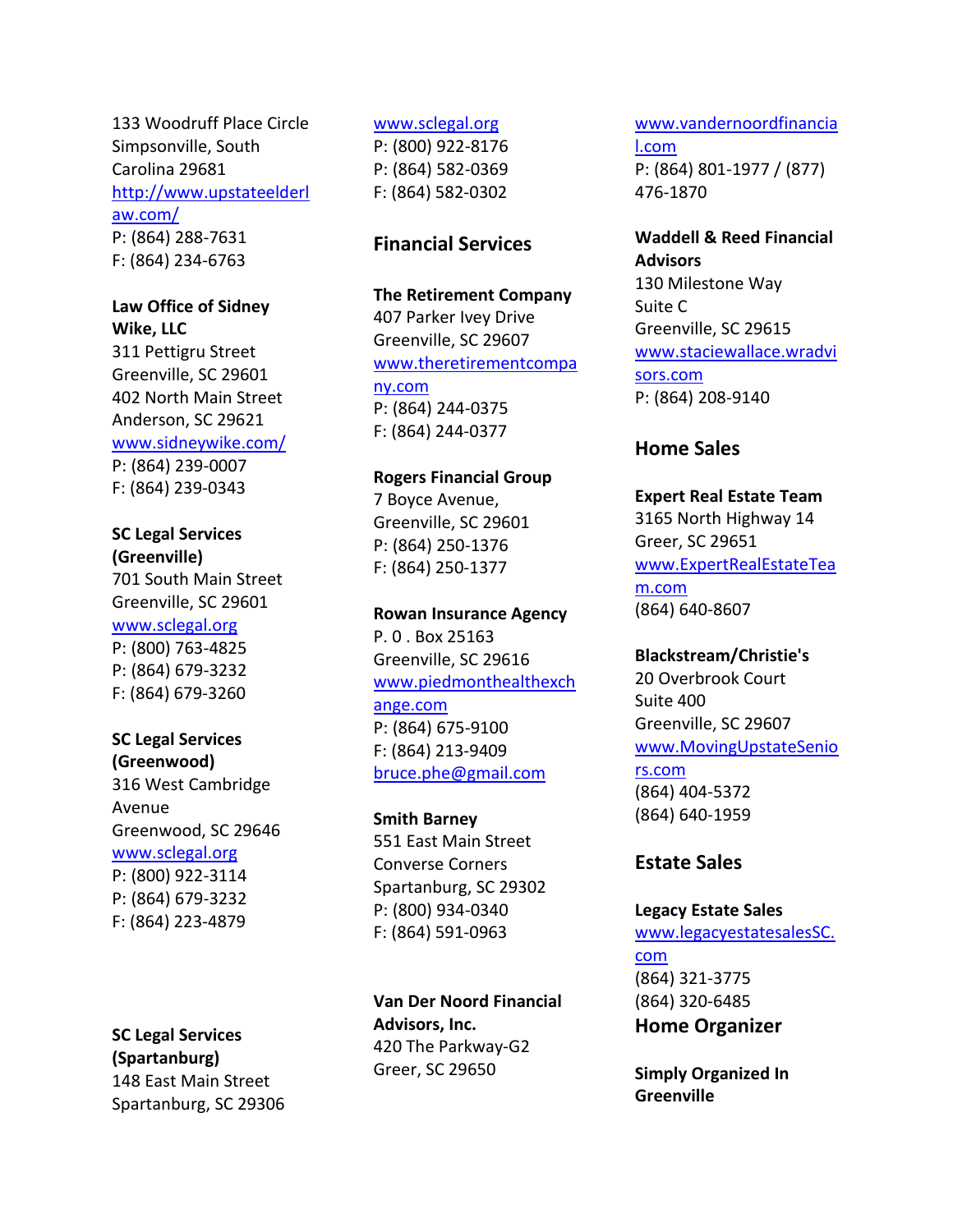Professional Home Organization Services, Office & Garage Organizer [www.simplyorganizedingr](http://www.simplyorganizedingreenville.com/) [eenville.com/](http://www.simplyorganizedingreenville.com/) (864) 326-5663

#### **Moving Companies**

**Golden Years Moving** 12 Terra Lane Greenville, SC 29615 [www.goldenyearsmoving.](http://www.goldenyearsmoving.com/) [com](http://www.goldenyearsmoving.com/) (864) 704-3581 (864) 901-3870

**Anything But Chaos Professionals, LLC** 404 Eastcrest Dr Simpsonville, SC 29681 [www.anythingbutchaos.co](http://www.anythingbutchaos.com/) [m/](http://www.anythingbutchaos.com/) (864) 863-5078 (864) 320-9785

#### **Geriatric Care Managers**

**Browning Geriatric Consulting, LLC** 311 Mills Avenue, Greenville, SC 29605 [www.browninggeriatric.co](http://www.browninggeriatric.com/) [m](http://www.browninggeriatric.com/) P: (864) 233-5260 F: (864) 240-9256

**Geriatric Resource Services, Inc.** P.0 . Box 5621 Greenville, SC 29606 [bsilberman@geriatricreso](mailto:bsilberman@geriatricresourceservices.com) [urceservices.com](mailto:bsilberman@geriatricresourceservices.com) (864) 271-0011

**Tracy C. Parsons, M.Ed., LPC** P.0 . Box 24261, Greenville, SC 29616 P: (864) 414-5553 F: (864) 458-7409 [tracy-parsons@att.net](mailto:tracy-parsons@att.net)

#### **Consulting**

**Health Care Experts and Consultants** 202 Player Way, Simpsonville, SC 29681 [www.hcexperts.net](http://www.hcexperts.net/) (864) 608-1073

**Canterbury Counseling Center** 7 Pettigru Street Greenville, SC 29601 [mamcanterbury@bellsout](mailto:mamcanterbury@bellsouth.net) [h.net](mailto:mamcanterbury@bellsouth.net) (864) 235-7501

#### **Funeral Services**

**Mackey Funerals & Cremations at Century Drive** 311 Century Drive Greenville, SC 29607 (864) 232-6706 **Mackey Funerals & Cremations at Woodlawn Memorial Park** 1 Pine Knoll Drive Greenville, SC 29609

(864) 244-0978

**Dillard Memorial Funeral Home** 2402 Gentry Memorial Highway Pickens, SC 29671 (864) 878-6371

**Hillcrest Memorial Park** 2410 Gentry Memorial Highway Pickens, SC 29671 (864) 878-9312

**Greenville Memorial Gardens** 7784 Augusta Road Piedmont, SC 29673 (864) 277-0078

**Oconee Memorial Park** 1923 Blue Ridge Boulevard Seneca, SC 29672 (864)882-2369

**Palmetto Cremation Service** Serving the Upstate 5638 N Rhett Ave N. Charleston, SC 29406 (864) 878-6661

**Palmetto Mortuary** 1017Mauldin Road Greenville, SC 29607 [www.thepalmettomortuar](http://www.thepalmettomortuary.com/) [y.com](http://www.thepalmettomortuary.com/)  (864) 241-5093 **Thomas McAfee Funeral Homes** [www.thomasmcafee.com](http://www.thomasmcafee.com/) *Downtown* 639 North Main Street